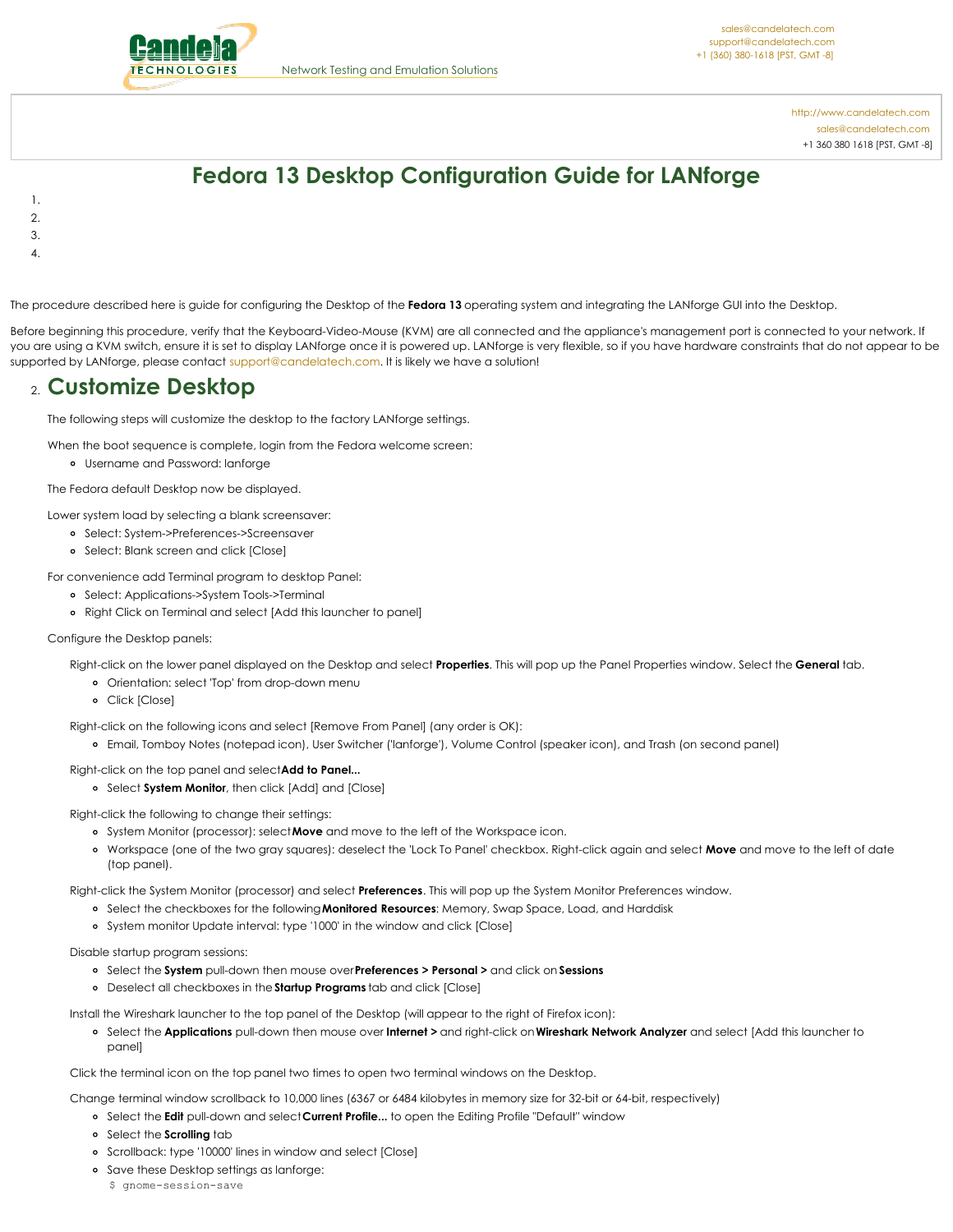### 3. **Install LANforge GUI and Desktop Icons**

- o As root, change directory to the LANforge GUI install directory which is, by default, /home/lanforge/LANforgeGUI\_5.1.6:  $$ su -$ 
	- # cd /home/lanforge/LANforgeGUI\_5.1.6
- o Install the Desktop icons as root:
	- # ./lfgui\_install.bash

## 4. **Appendix A: A Complete List of Service Run Levels**

All services for a LANforge system are listed here.

- A complete list of services for all levels is returned by running the following command as root: # chkconfig --list
- Services can be turned on or off for all levels with the following command (example) as root: # chkconfig --level 2345 NetworkManager off

| Service<br>Name       | Run Level                  |                     |                                 |                            |  |
|-----------------------|----------------------------|---------------------|---------------------------------|----------------------------|--|
|                       | default                    |                     | LANforge (* modified)           |                            |  |
| ConsoleKit            | $3:$ on                    | $5:$ on             | 3:on                            | 5:on                       |  |
| NetworkManager        | $3:$ on<br>$4:$ on         | 5:on                | $*3:$ of f<br>$4:$ of $f$<br>Т  | $5:$ off                   |  |
| acpid                 | $3:$ on                    | $5:$ on             | $3:$ on<br>L                    | $5:$ on                    |  |
| anacron               | $3:$ on                    | 5:on                | $3:$ on                         | 5:on                       |  |
| atd                   | $3:$ on                    | 5:on                | $3:$ on                         | 5:on                       |  |
| auditd                | $3:$ on                    | 5:on                | $3:$ on                         | 5:on                       |  |
| autofs                | $3:$ on                    | 5:on                | $3:$ on                         | 5:on                       |  |
| avahi-daemon          | $3:$ on                    | 5:on                | $*3:$ off<br>ı                  | $*5:$ off                  |  |
| backuppc              | $3:$ of $f$                | $5:$ of $f$         | $3:$ of $f$                     | $5:$ off                   |  |
| bluetooth             | $3:$ on                    | 5:on                | $*3:$ off                       | $*5:$ off                  |  |
| btseed                | $3:$ off                   | $5:$ of $f$         | $3:$ off                        | $5:$ off                   |  |
| bttrack               | $3:$ of $f$<br>$3:$ of $f$ | $5:$ of $f$         | $3:$ of $f$<br>L                | $5:$ of $f$<br>$5:$ of $f$ |  |
| capi<br>chargen-dgram | $3:$ off                   | $5:$ of $f$<br>5:NA | $3:$ of $f$<br>L<br>$3:$ of $f$ | 5:NA                       |  |
| chargen-stream        | $3:$ off                   | 5:NA                | $3:$ of $f$                     | 5:NA                       |  |
| cpuspeed              | $3:$ on                    | 5:on                | $*3:$ off                       | $*5:$ off                  |  |
| crond                 | $3:$ on                    | 5:on                | $3:$ on                         | 5:on                       |  |
| cups                  | $3:$ on                    | 5:on                | $*3:$ off<br>т                  | $*5:$ off                  |  |
| <b>CVS</b>            | $3:$ off                   | 5:NA                | $3:$ of $f$                     | 5:NA                       |  |
| daytime-dgram         | $3:$ off                   | 5:NA                | $3:$ of $f$                     | 5:NA                       |  |
| daytime-stream        | $3:$ of $f$                | 5:NA                | $3:$ of $f$                     | 5:NA                       |  |
| dc client             | $3:$ of $f$                | $5:$ of $f$         | $3:$ of $f$<br>L                | $5:$ of $f$                |  |
| dc server             | $3:$ off                   | $5:$ of $f$         | Т<br>$3:$ of $f$                | $5:$ off                   |  |
| dhcpd                 | $3:$ on                    | 5:on                | $*3:$ off                       | $*5:$ off                  |  |
| dhcrelay              | $3:$ on                    | 5:on                | $*3:$ off                       | $*5:$ off                  |  |
| discard-dqram         | $3:$ of $f$                | 5:NA                | $3:$ off                        | 5:NA                       |  |
| discard-stream        | $3:$ off                   | 5:NA                | $3:$ of $f$                     | 5:NA                       |  |
| dnsmasq               | $3:$ of $f$                | $5:$ of $f$         | $3:$ of $f$<br>L                | $5:$ of $f$                |  |
| dovecot               | $3:$ off                   | $5:$ of $f$         | $3:$ of $f$<br>T.               | $5:$ off                   |  |
| dund                  | $3:$ off                   | $5:$ of $f$         | $3:$ of $f$                     | $5:$ off                   |  |
| echo-dqram            | $3:$ off                   | 5:NA                | $3:$ of $f$                     | 5:NA                       |  |
| echo-stream           | $3:$ off                   | 5:NA                | $3:$ of $f$                     | 5:NA                       |  |
| firstboot             | $3:$ on                    | 5:on                | T<br>$*3:$ off                  | $*5:$ off                  |  |
| fuse                  | $3:$ off                   | $5:$ of $f$         | $3:$ of $f$<br>T                | $5:$ off                   |  |
| qpm<br>haldaemon      | $3:$ on<br>$3:$ on         | $5:$ of $f$<br>5:on | $3:$ of $f$<br>$3:$ on          | $5:$ off<br>5:on           |  |
| httpd                 | $3:$ of $f$                | $5:$ of $f$         | $3:$ of $f$<br>L                | $5:$ of $f$                |  |
| innd                  | $3:$ off                   | $5:$ of $f$         | $3:$ of $f$<br>г                | $5:$ off                   |  |
| ip6tables             | $3:$ on                    | 5:on                | $*3:$ off                       | $*5:$ off                  |  |
| iptables              | $3:$ on                    | 5:on                | $*3:$ off                       | $*5:$ off                  |  |
| irda                  | $3:$ of $f$                | $5:$ of $f$         | $3:$ of $f$<br>L                | $5:$ off                   |  |
| irqbalance            | $3:$ on                    | 5:on                | $3:$ on                         | 5:on                       |  |
| iscsi                 | $3:$ on                    | 5:on                | $*3:$ of f<br>т                 | $*5:$ off                  |  |
| iscsid                | $3:$ on                    | 5:on                | $*3:$ off                       | $*5:$ off                  |  |
| isdn                  | $3:$ on                    | 5:on                | $*3:$ off                       | $*5:$ off                  |  |
| kudzu                 | $3:$ on                    | 5:on                | $3:$ on                         | 5:on                       |  |
| ldap                  | $3:$ off                   | $5:$ of $f$         | $3:$ of $f$                     | $5:$ off                   |  |
| lm sensors            | $3:$ off                   | $5:$ of $f$         | $3:$ of $f$<br>T                | $5:$ off                   |  |
| mdmonitor             | $3:$ on                    | $5:$ on             | *3:off                          | *5:off                     |  |
| messagebus            | $3:$ on                    | $5:$ on             | $3:$ on                         | $5:$ on                    |  |
| microcode ctl         | $3:$ on                    | $5:$ on             | *3:off                          | *5:off                     |  |
| multipathd            | $3:$ of $f$                | $5:$ off            | $3:$ of $f$                     | $5:$ off                   |  |
| mysqld                | $3:$ off                   | $5:$ off            | $3:$ of $f$                     | $5:$ off                   |  |
| named                 | $3:$ off                   | $5:$ off            | $3:$ off                        | $5:$ off                   |  |
| netconsole            | $3:$ off                   | $5:$ off            | $3:$ of $f$                     | $5:$ off                   |  |
| netfs                 | $3:$ on                    | 5:on                | $3:$ on                         | 5:on                       |  |
| netplugd<br>network   | $3:$ off<br>$3:$ on        | $5:$ off<br>5:on    | $3:$ of $f$<br>$3:$ on          | $5:$ off<br>5:on           |  |
| nfs                   | $3:$ of $f$                | $5:$ off            | $3:$ of $f$                     | $5:$ off                   |  |
| nfslock               | $3:$ on                    | 5:on                | $3:$ on                         | 5:on                       |  |
| nmb                   | $3:$ off                   | $5:$ off            | $3:$ of $f$                     | $5:$ off                   |  |
| nscd                  | $3:$ off                   | $5:$ off            | $3:$ of $f$                     | $5:$ off                   |  |
| ntpd                  | $3:$ on                    | 5:on                | $3:$ on                         | $5:$ on                    |  |
| openvpn               | $3:$ off                   | $5:$ off            | $3:$ off                        | $5:$ off                   |  |
| pand                  | $3:$ off                   | $5:$ off            | $3:$ of $f$                     | $5:$ off                   |  |
| pcscd                 | $3:$ on                    | 5:on                | *3:off                          | *5:off                     |  |